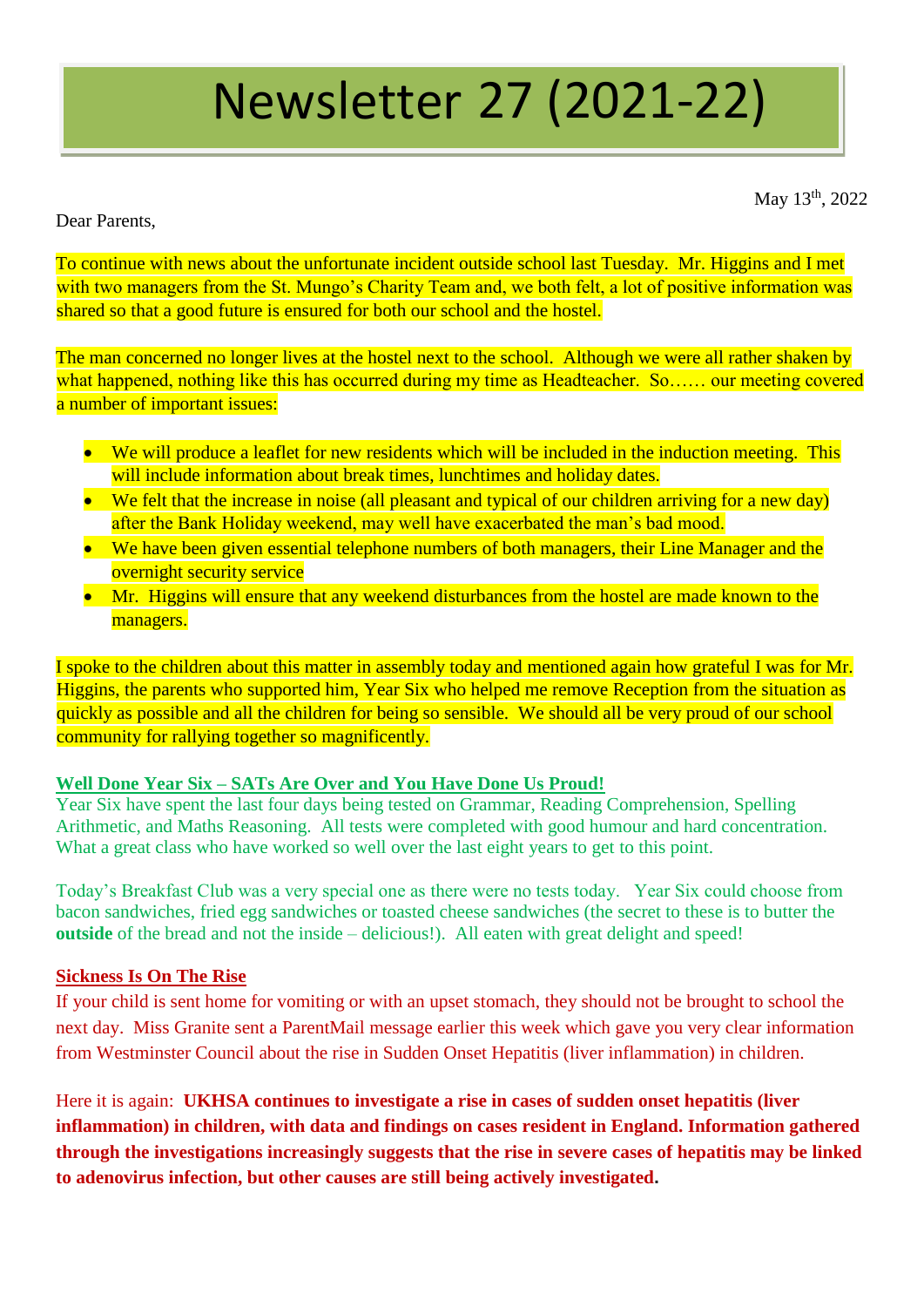**Parents and guardians should be alert to the signs of hepatitis (including jaundice) and to contact a healthcare professional if they are concerned. Normal hygiene measures such as thorough handwashing (including supervising children) and good thorough respiratory hygiene, help to reduce the spread of many common infections. An information leaflet for parents is attached below.**

**Children experiencing symptoms of a gastrointestinal infection including vomiting and diarrhoea should stay at home and not return to school or nursery until 48 hours after the symptoms have stopped**.

Please make sure you pay very clear attention to this advice. If your child has been sent home, they will not be allowed back to school until the 48 hours has passed.

#### **Queen's Jubilee Day of Celebration and Fun**

We are making plans for our Day of Celebration to commemorate The Queen's Jubilee. Ours will be on Wednesday 25<sup>th</sup> June. More details will follow but here are some of the ideas we will be including:

- Dress Code: read, white and blue
- Start the day with a special assembly
- Children to work in mixed age groups of around 15 children (Rec-Y6), each accompanied by an adult to help them move between activities
- Lots of exciting activities run by staff across the school
- Activities will be linked to different decades of the Queen's reign, the Queen herself and The Jubilee itself.
- From 2pm, there will be an Afternoon Tea in playground for children with parents invited to join from 2:30 p.m
- Children perform a special song they have been learning with Miss Hodgson
- Attempt of a Whole school photo we are working on this. Any ideas would be most welcomed!

### **Two Messages from Miss Hodgson:**

Miss Hodgson would really like some toilet roll centres for a project – please bring them in on Monday or as soon as!

**The Big Announcement:** Tomorrow is a very special day for our dance teacher, Mr. Berridge. He is part of a Pantomine Dame group called Dame Nation and they are competing in Britain's Got Talent – **Tomorrow!** The show has been recorded but we don't how they got on. However, here are some photos and a short video. Can you spot Mr. Berridge? So exciting!

<https://youtu.be/BkN0Jq1-VTY> - video clip

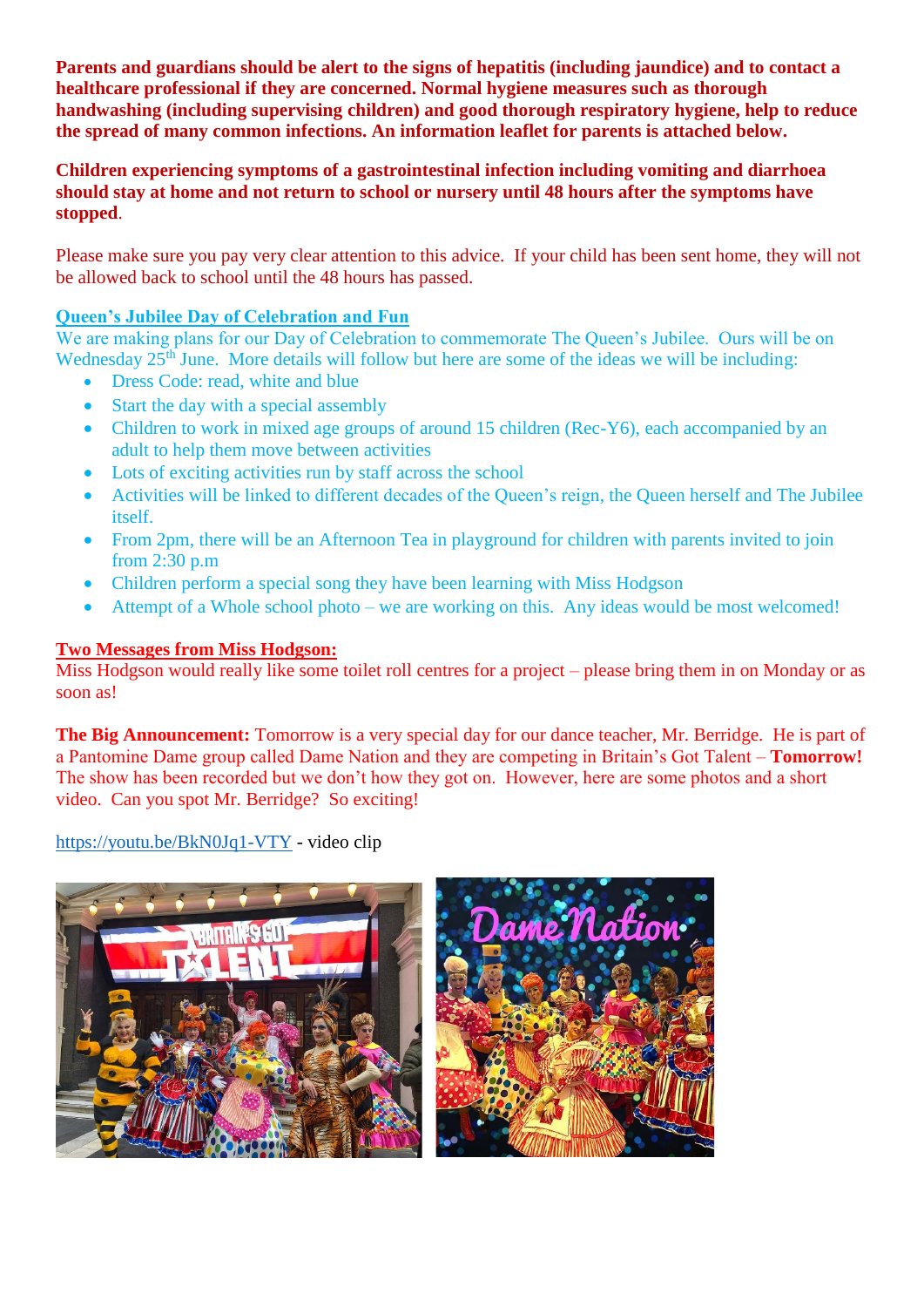# **The St. Saviour's Food Bank**

Our Food Bank is looking rather empty at the moment so I have been speaking to Lacey (Y4) who is very keen that we help families who are finding it difficult to buy all the food they need at the moment. Lacey has been made our Food Bank Ambassador and will be coming in early on Wednesdays to help with collections. **We are asking for donations of pasta, sauces, and rice for next week.** If you would like to donate, please do so knowing that you will be helping a family less fortunate.

#### **Stars of the Week – April 29th**

**Nursery**: Barkon, you are our star of the week! We have been so impressed with how sensible and kind you have been this week. You have tried so hard in all the activities and played so nicely with all your friends! **Reception:** Alkimini – Congratulations! You are Receptions Star of the Week! You always take your time and great care with your work ensuring it is well presented. You are a role model to your peers by always doing great listening and trying your best at everything you do!

Year One: Bianca, many congratulations! We have been so impressed with how you have been a role model for others in our class. You are very proactive on the carpet and extremely focused during independent work! Fantastic!

Year Two: Aimar, you are our Star of the Week! You are an extremely hard worker and are always trying your best. You are a wonderful and positive influence on everyone around you – well done indeed! Year Three: Lucy, you have had such a wonderful week! We are so impressed by your writing and how well you concentrate on your work!

Year Four: Julia you are an amazing student! You want to learn everything and focus so well during lessons. You follow instructions brilliantly and consistently make good choices.

**Year Five**: Joseph, you have had a brilliant week. You have worked so hard and done really well – particularly in maths lessons. Thank you for all your great contributions during class discussions. **Year Six**: Congratulations Leon! You have had a super week and are always so calm and focussed during lessons. You embrace challenges and always push yourself in order to reach your full and best potential. This is a great and very positive attitude to have!

Year Three: Julius- You have been incredibly kind this week. We were so impressed with your skills when working in a team ensuring that everyone was getting a chance so that nobody was left out. Keep up the amazing work, well done!

Year Four: Izzy, you are such a star! You have a brilliant attitude to learning and have shown great resilience during maths with those tricky 3D shapes. You have share such amazingly interesting facts to us every week!

**Year Five:** Joshua has had an amazing week. He has worked hard and answered questions brilliantly in class. Joshua has also voluntarily undertaken some independent work at home; this is work based on our class study text at the moment, Kasper Prince of Cats – a lovely story. Fantastic Joshua.

Year Six: This week, Year 6 are our Stars of the Week. You have worked incredibly hard preparing for our SATs tests, showing resilience and perseverance throughout the week. The teachers could not be any more proud of you all and the positive way you approached each paper. Well done. You are all amazing!

# **Buster's Weekend Friends**

Adele (Year Five) because she is always so hard with such a positive approach to her work and can always be relied upon to do her best. Adele listens well in class and likes to contribute to class and group discussions. She is very kind, caring and polite and often volunteers to help in the classroom, Headteacher's office and the school in general. Everyone agreed that Adele was the perfect person to take Buster home this weekend.

**Friday TryDay:** This week, we tried Digestive biscuits and Cheddar cheese – universally enjoyed! Some children also had Branston pickle as an addition – also much appreciated!

I found another video which you might like to see. This time, one of a seven year old who did not give up even when most others would have done. Enjoy! [TERENCE CRAWFORD DAUGHTER LOSES HER](https://www.youtube.com/watch?v=nmPhmU3xiWw)  [SHOE DURING RACE | THEN DOES THE UNTHINKABLE! \(MUST WATCH\) -](https://www.youtube.com/watch?v=nmPhmU3xiWw) YouTube